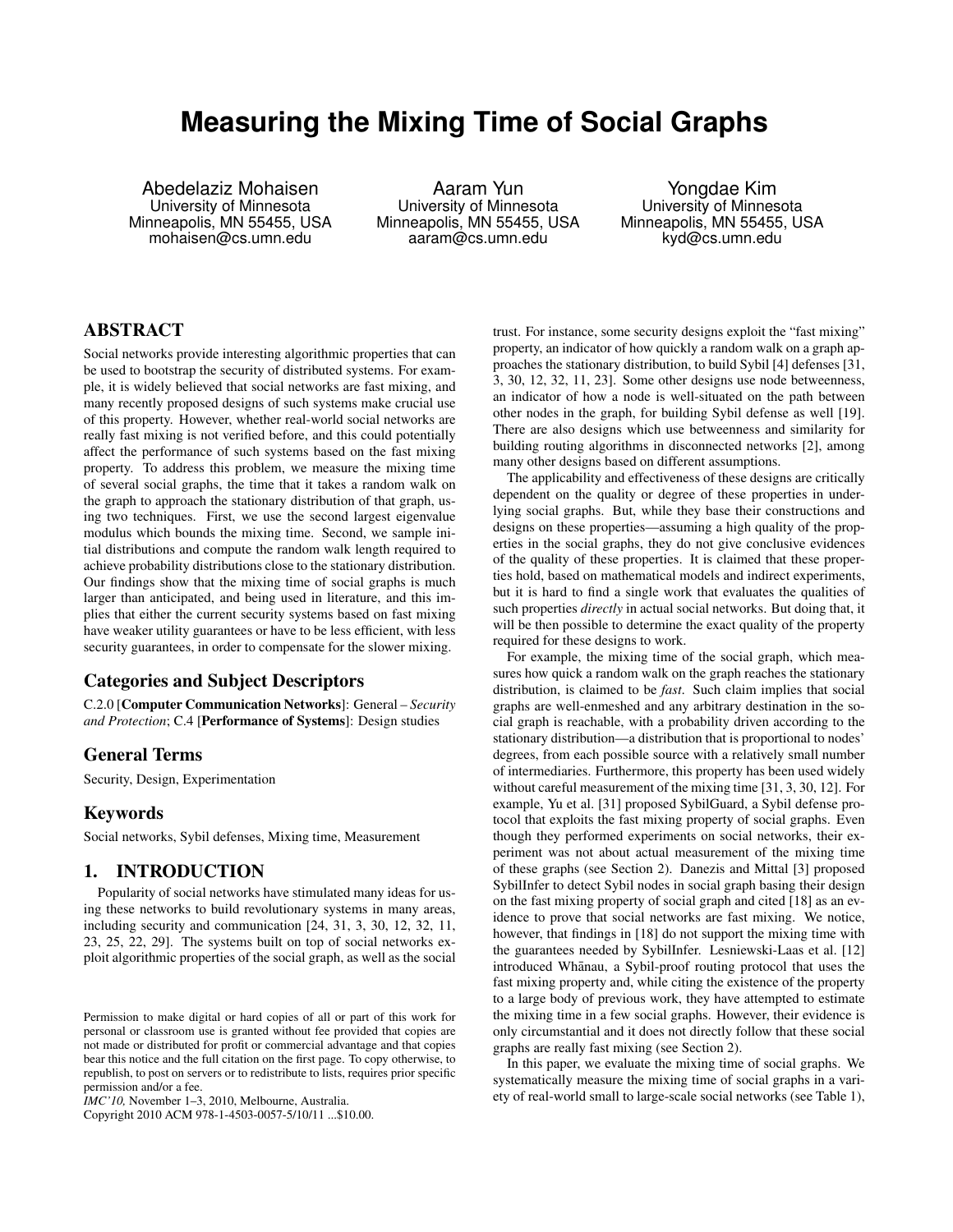with designs based on these properties in mind. We use two methods for measuring the mixing time. First, we compute the Second Largest Eigenvalue Modulus (SLEM) of the social graphs which bounds the mixing time. Also, we sample initial points and compute the random walk with varying walk lengths. We find that in many actual large-scale social networks, the mixing time is much larger than suggested by those papers, which apply the fast mixing of social networks to design security systems. By experimenting with one of these systems—SybilLimit [\[30\]](#page-6-3), we unveil that the quality of the mixing time required for such design is not as being claimed, yet in some real-world social graphs higher than anticipated, which calls for further investigation of the theory beyond these designs.

The rest of the paper is organized as follows. In section [2,](#page-1-0) we review some of the related work in literature. In section [3,](#page-1-1) we review the preliminaries including the network model, the random walk, and the mixing time. In section [4,](#page-2-1) we introduce the main results followed by discussion in section [5.](#page-4-0) Finally, in section [6](#page-5-0) we draw concluding remarks and future work.

#### <span id="page-1-0"></span>2. RELATED WORK

There are many systems built on top of social graphs and their properties. Daly et al. [\[2\]](#page-6-13) proposed a social network-based scheme for routing in disconnected delay-tolerant mobile ad-hoc networks which uses both of the betweenness and similarity properties. Quercia et al. [\[19\]](#page-6-12) used the betweenness property to defend against the Sybil attack in mobile networks. Yu et al. [\[30,](#page-6-3) [31\]](#page-6-1) used the fast mixing property of a graph to build a defense mechanism against the Sybil attack. Danezis and Mittal [\[3\]](#page-6-2) used the fast mixing property to build an inference (detection) mechanism for Sybil nodes in peer-to-peer Systems. Lesniewski-Laas et al. [\[12\]](#page-6-4) introduced a routing protocol that uses the fast mixing property of the social graph. Kaustz et al. introduced ReferralWeb [\[7\]](#page-6-15), a referral system that combines social networks and collaborative filtering and assumes a well-connected social network graph, a property that is very tied to the mixing time of the graph [\[6\]](#page-6-16).

Schemes like SybilGuard [\[31\]](#page-6-1) and SybilLimit [\[30\]](#page-6-3) of Yu et al., and Whanau of Lesniewski-Laas et al. [[12\]](#page-6-4) are based on the fast mixing property of social networks, and they did perform experiments on some real social networks. But their experiments did not directly measure or estimate the mixing time of these social networks. Let us summarize contents of their experiments as follows.

Yu et al. [\[30\]](#page-6-3) performed some experiments based on real-world social graphs. They ran their scheme with fixed, small walk length (e.g., 10 or 15), and checked whether their scheme works as well as expected (thereby indirectly trying to confirm that the graph is fast mixing). But, there are some deficiencies in their methodology. First, they manipulated the social graphs by trimming lower degree nodes in order to improve the mixing time. Second, their method used several parameters chosen heuristically without showing how these parameters are related to the mixing time. Last, they evaluated only three social graphs which would be too small for making a general conclusion for all social graphs. We would also like to point out that they measured only the false acceptance rate (i.e., the rate of accepted sybil nodes per honest nodes) and not other characteristics, like the rejection rate of honest nodes, which would be expected to increase with insufficient walk lengths. Experiments done in the SybilGuard [\[31\]](#page-6-1) paper are similar.

Lesniewski-Laas et al. [\[12\]](#page-6-4) also performed experiments on four large-scale social graphs. They produced CDF of tail edges of random walks with varying walk lengths, and expected that as the walk length approaches  $O(\log n)$ , probabilities that a random walk ends at a certain edge tend to approach  $1/m$ , the uniform probability

over edges. But the convergence is very loose; they claim that as the walk length approaches  $80<sup>1</sup>$  $80<sup>1</sup>$  $80<sup>1</sup>$ , each CDF approaches the ideal uniform distribution, but among the social networks in their measurement, at least the LiveJournal result shows the distribution is very far from uniform at the walk length 80. The other three results also allow a lot of deviations from the uniform distribution which make it unlikely that the total variation distance between the distribution and the uniform distribution is close to 0. In short, they provided raw measurements but did not relate the distribution of the sampled tails to the stationary distribution itself, in terms of the variation distance.<sup>[2](#page-1-3)</sup>

Recently, and concurrent to this work, Viswanath et al. conducted an experimental analysis of sybil defenses based on social networks in [\[27\]](#page-6-17). Their study aimed at comparing different defenses (namely, SybilGuard [\[32\]](#page-6-5), SybilLimit [\[30\]](#page-6-3), SybilInfer [\[3\]](#page-6-2), and SumUp [\[23\]](#page-6-7)) independent of the data sets being used, by decomposing these defenses to their cores. They show that the different Sybil defenses work by ranking different nodes based on how well-connected are these nodes to a trusted node (the verifier). Also, they show that the different Sybil defenses are sensitive to community structure in social networks and community detection algorithms can be used to replace the random walk based Sybil defenses. In conclusion, results on the poor performance of Sybil defenses when applied to community structure possessing social graphs agree with our findings, where we show that such networks are slow mixing.

## <span id="page-1-1"></span>3. PRELIMINARIES

In this section, we formalize the network model. We define the mixing time of a random walk on a graph, and we also define the fast mixing property of a graph.

#### 3.1 Network model

The social network can be viewed as an undirected graph  $G =$  $(V, E)$  where V is the set of nodes (social actors) in the graph and  $E$  is the set of edges (relationships or interdependencies) between the nodes. The size of the graph  $n = |V|$  and the number of edges in G is  $m = |E|$ . We define the degree of a node  $v_i \in V$  as the number of nodes in V adjacent to  $v_i$  and denote it by  $deg(v_i)$ . For G, we define the stochastic transition probability matrix  $P = [p_{ij}]$ of size  $n \times n$  where the  $(i, j)$ <sup>th</sup> entry in P is the probability of moving from node  $v_i$  to node  $v_j$  defined as

<span id="page-1-4"></span>
$$
p_{ij} = \begin{cases} \frac{1}{\deg(v_i)} & \text{if } v_i \text{ is adjacent to } v_j, \\ 0 & \text{otherwise.} \end{cases}
$$
 (1)

## 3.2 Mixing time

In this subsection we recall definitions of some notions about random walks on graphs. For more detailed exposition, see [\[21\]](#page-6-18).

The "event" of moving from a node to another in the graph is captured by the Markov chain which represents a random walk over the graph  $G$ . A random walk  $R$  of length  $k$  over  $G$  is a sequence of vertices in G begining from an initial node  $v_i$  and ending at  $v_t$ , the terminal node, following the transition probability defined in [\(1\)](#page-1-4). The Markov chain is said to be *ergodic* if it is irreducible and aperiodic. In that case, it has a unique stationary distribution  $\pi$  and the distribution after random walk of length  $k$  converges to

<span id="page-1-2"></span><sup>&</sup>lt;sup>1</sup>While 80 is much larger than  $\log n$  when *n* is close to one million, one possibility is that this may be due to the hidden constant.

<span id="page-1-3"></span><sup>&</sup>lt;sup>2</sup>While  $[12]$  uses a different measure, called the separation distance, and does not require  $\epsilon$  to be too small, the necessary quality of the mixing time is not measured in [\[12\]](#page-6-4).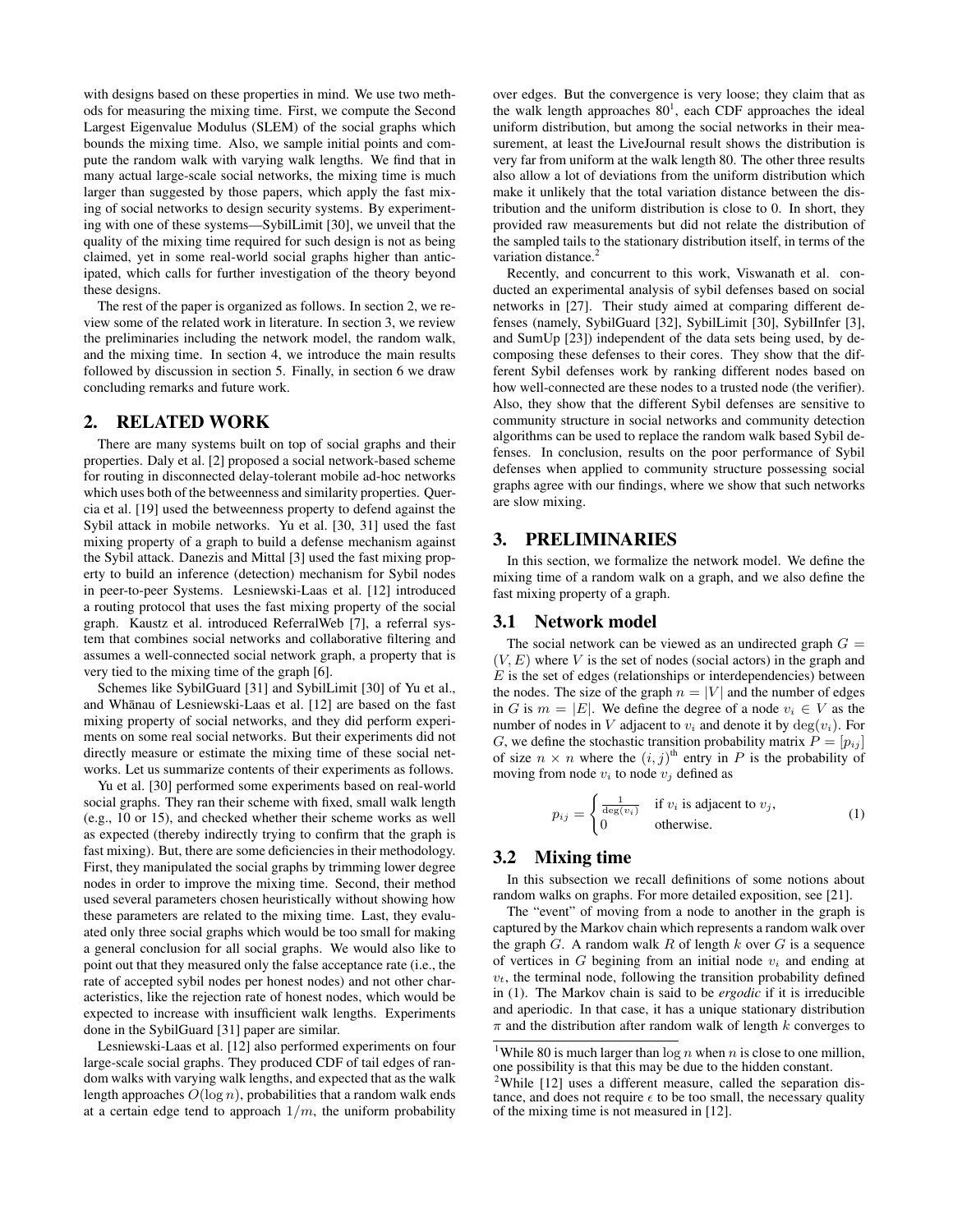$\pi$  as  $k \to \infty$ . The stationary distribution of the Markov chain is a probability distribution that is invariant to the transition matrix P (i.e.,  $\pi P = \pi$ ). The mixing time of the Markov chain, T is defined as the minimal length of the random walk in order to reach the stationary distribution. More precisely, Definition [1](#page-2-2) states the mixing time of a Markov chain on  $G$  parameterized by a variation distance parameter  $\epsilon$ .

DEFINITION 1 (MIXING TIME). *The mixing time (parameterized by ) of a Markov chain is defined as*

<span id="page-2-3"></span><span id="page-2-2"></span>
$$
T(\epsilon) = \max_{i} \min\{t : |\pi - \pi^{(i)}P^t|_1 < \epsilon\},\tag{2}
$$

*where* π *is the stationary distribution,* π (i) *is the initial distribution concentrated at vertex*  $v_i$ ,  $P<sup>t</sup>$  *is the transition matrix after t steps,* and  $|\cdot|_1$  *is the total variation distance. We say that a Markov chain is rapidly mixing if*  $T(\epsilon) = poly(\log n, \log \frac{1}{\epsilon})$  *where*  $n = |V|$ *.* 

In literature, the rapid mixing of the Markov chain is cited as "fast mixing" for the graph [\[3,](#page-6-2) [12,](#page-6-4) [30,](#page-6-3) [31\]](#page-6-1). In this work, we follow the tradition of referring to this bound as "fast mixing". Also, again following these previous work, we strengthen the definition by considering only the case  $\epsilon = \Theta(\frac{1}{n})$ , and requiring  $T(\epsilon) = O(\log n)$ .

THEOREM 1 (STATIONARY DISTRIBUTION). *For undirected unweighted graph* G*, the stationary distribution of the Markov chain over*  $\bar{G}$  *is the probability vector*  $\pi = [\pi_{v_i}]$  *where*  $\pi_{v_i} = \frac{\deg v_i}{2m}$ *. This is,*

<span id="page-2-4"></span>
$$
\pi = \left[\frac{\deg(v_1)}{2m} \frac{\deg(v_2)}{2m} \frac{\deg(v_3)}{2m} \dots \frac{\deg(v_n)}{2m}\right] \tag{3}
$$

Notice that  $\pi$  is uniform for a regular graph with degree d since  $m = \frac{n \times d}{2}$  and  $\pi = \left[\frac{d}{2 \times \frac{n \times d}{2}}\right] = \left[\frac{1}{n}\right]$ .

THEOREM 2 (SECOND LARGEST EIGENVALUE [\[21\]](#page-6-18)). *Let* P *be the transition matrix of G with ergodic random walk, and*  $\lambda_i$  *for*  $1 \leq i \leq n$  be the eigenvalues of P. Then all of  $\lambda_i$  are real num*bers. If we label them in decreasing order,*  $1 = \lambda_1 > \lambda_2 \geq \cdots \geq$  $\lambda_{n-1} \geq \lambda_n > -1$  *holds.* We define the second largest eigen*value*  $\mu$  *as*  $\mu = \max(|\lambda_2|, |\lambda_{n-1}|)$ *. Then, the mixing time*  $T(\epsilon)$  *is bounded by:*

$$
\frac{\mu}{2(1-\mu)}\log(\frac{1}{2\epsilon}) \le T(\epsilon) \le \frac{\log(n) + \log(\frac{1}{\epsilon})}{1-\mu}
$$
 (4)

Mixing time versus connectivity: The mixing time is tightly related to the connectivity of the graph. This is, strongly-connected graphs are fast mixing (i.e., have small mixing time) while the weakly connected graphs are slow mixing and have large mixing time [\[21\]](#page-6-18). Also, the second largest eigenvalue used for measuring the mixing time bounds the graph conductance, a measure for the community structure [\[27\]](#page-6-17). In short, the conductance is  $\Phi \geq 1 - \mu$ .

#### 3.3 Measuring the mixing time of social graphs

Measuring the mixing time, especially of large graphs, is a cumbersome task and that might be the reason why fewer efforts are made to measure this essential property in large social graphs. In order to measure the mixing time of a social graph, we begin by the definition itself in [\(2\)](#page-2-3). We follow the definition, by starting from an initial distribution concentrated on a node  $v_i$ , and compute the distribution after the random walk of length  $t$  with  $t$  large enough so that the variation distance between the distribution after random walk and the stationary distribution is within  $\epsilon$ . We repeat this for different initial points. This approach is feasible for not too small  $\epsilon$ , because we may then expect long walk length for this computation.

Since the mixing time is defined as the maximum necessary walk length to achieve  $\epsilon$  distance for different initial states, one such random walk would be enough to establish a lower bound of the mixing time. Since we are interested in how large the mixing time should be, in principle only one random walk could be enough, if the walk length is sufficiently large. But in order to understand the general tendency and distribution of walk lengths, we repeat this many times (i.e., 1000) by picking an initial node randomly and perform the above computation. The end result obtained using this technique gives intuition about the tendency of the mixing time.

As a complementary method for bounding the mixing time (for even smaller  $\epsilon$  and also for comparing with the previous results), we also use the method described in Theorem [2.](#page-2-4) First, we compute the second largest eigenvalue modulus (SLEM) of the transition matrix P. Given that the matrix  $P$  is sparse, we found that the computation of SLEM is feasible for graphs with a million nodes (as is the case for largest graphs we used). Once we compute SLEM, we use the lower bound in [\(4\)](#page-2-5) to bound the mixing time of the graph.

#### 3.4 Social graphs—the data sets

The social graphs used in our experiments are in Table [1.](#page-2-0) These graphs are selected to feature two models of knowledge between nodes in the social networks. These networks are categorized as follows. (1) social networks that exhibit knowledge between nodes and are good for the trust assumptions of the Sybil defenses; e.g., physics co-authorships and DBLP. These are slow mixing, as we will see later. (2) Graphs of networks that may not require face-toface knowledge but require interaction; e.g., Youtube and Livejournal. Closely related to those is the set of graphs that may not require prior knowledge between nodes or where the social links between nodes are less meaningful to the context of the Sybil defenses; e.g., Facebook and wiki-vote, which are shown to be fast mixing.

Table 1: Datasets, their properties and their second largest eigenvalues of the transition matrix

<span id="page-2-5"></span><span id="page-2-0"></span>

| Dataset            | Nodes     | Edges      | $\mu$    |
|--------------------|-----------|------------|----------|
| Wiki-vote [8]      | 7,066     | 100,736    | 0.899418 |
| Slashdot 2 [10]    | 77,360    | 546,487    | 0.987531 |
| Slashdot 1 [10]    | 82,168    | 582,533    | 0.987531 |
| Facebook [26]      | 63,392    | 816.886    | 0.998133 |
| Physics 1 [9]      | 4,158     | 13,428     | 0.998133 |
| Physics $2[9]$     | 11,204    | 117,649    | 0.998221 |
| Physics 3 [9]      | 8,638     | 24,827     | 0.996879 |
| Enron [9]          | 33,696    | 180,811    | 0.996473 |
| $Epinion$ [20]     | 75,879    | 508,837    | 0.998133 |
| <b>DBLP</b> [13]   | 614,981   | 1,155,148  | 0.997494 |
| Facebook A [28]    | 1,000,000 | 20,353,734 | 0.982477 |
| Facebook B [28]    | 1,000,000 | 15,807,563 | 0.992020 |
| Livejournal A [14] | 1,000,000 | 26.151.771 | 0.999387 |
| Livejournal B [14] | 1,000,000 | 27,562,349 | 0.999695 |
| Youtube [14]       | 1.134.890 | 2.987.624  | 0.997972 |

#### <span id="page-2-1"></span>4. RESULTS

Equipped with the mathematical tools explained in section [3,](#page-1-1) we measure the mixing time of the different social graphs shown in Table [1.](#page-2-0) In order to apply the tools in section [3](#page-1-1) for measuring the mixing time, we first convert directed graphs to undirected, which is similar to what is performed in other work [\[27,](#page-6-17) [3,](#page-6-2) [12,](#page-6-4) [11,](#page-6-6) [23,](#page-6-7) [30,](#page-6-3) [31,](#page-6-1) [32\]](#page-6-5). We further compute the largest connected component in each graph and use it as a representative social structure for measuring the mixing time, as the mixing time is undefined for disconnected graphs. For small to medium-sized graphs, we compute SLEM directly from the transition matrix of the graph. On the other hand, for feasibility reasons, we sample the representative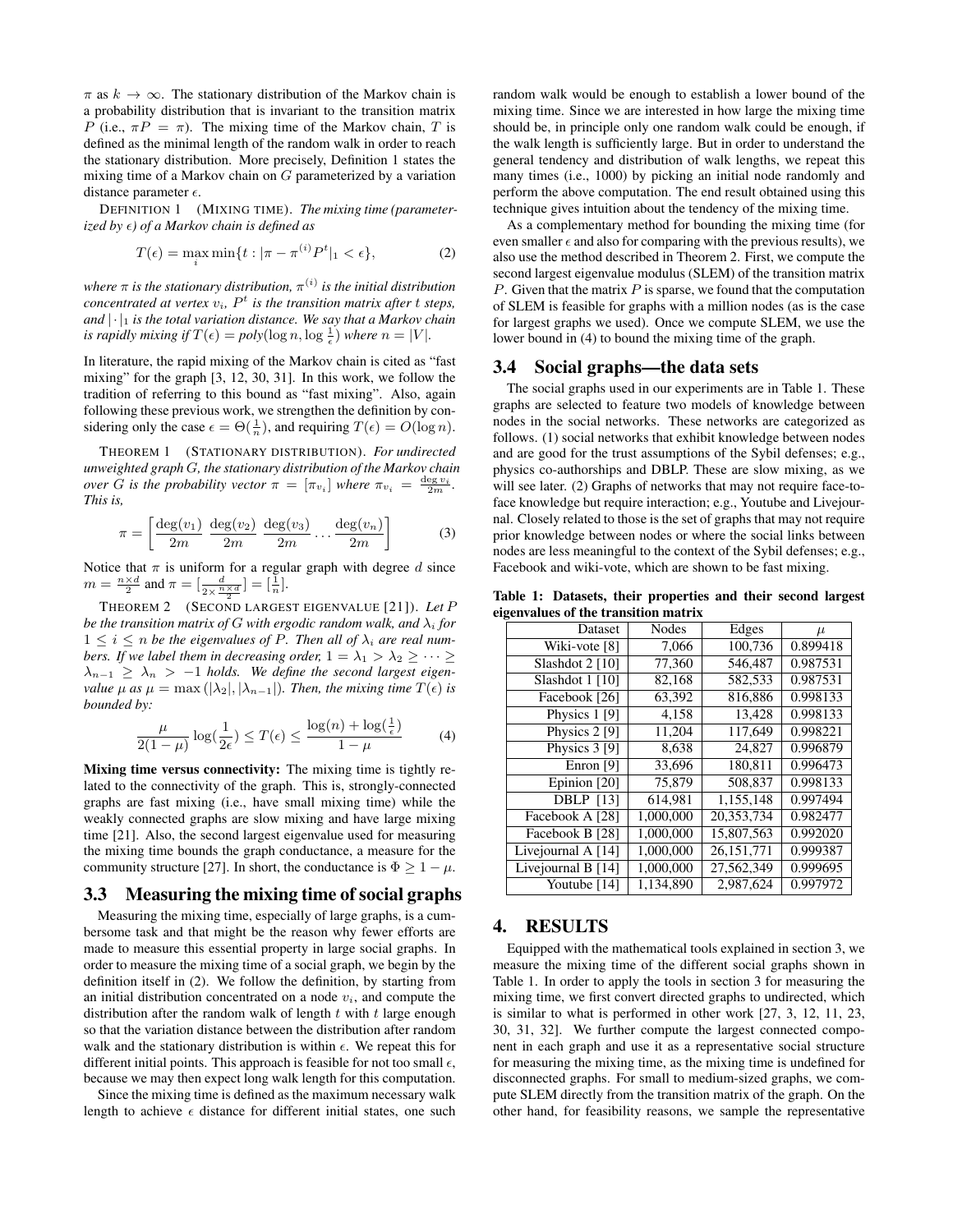subgraphs from each of the four large data sets (Facebook A, B and Livejournal A, B) using the breadth first search (BFS) algorithm beginning from a random node in the graph as an initial point.<sup>[3](#page-3-0)</sup> We perform this sampling process to obtain graphs of 10K, 100K and 1000K nodes out of 3 to 5 million nodes in each original social graph. Bearing the different social graphs sizes in mind, as shown in Table [1,](#page-2-0) we proceed to describe the results of our experiments.

Figure [1](#page-3-1) and Figure [2](#page-3-2) plot the lower bound of the mixing time for the different graphs in Table [1.](#page-2-0) We choose to use the lower-bound, but not the upper bound, because it is more relevant to the context of our study. In particular, as we observe that the lower-bound of the mixing time to satisfy a given  $\epsilon$  is large, it is obvious that the mixing time for social graphs is slower than anticipated. As shown in Figure [1,](#page-3-1) we also observe that the mixing time is very slow, in particular for social graphs that require physical acquaintance of the social actors, as can be seen in the general tendency of these graphs. For example, physics co-authorship, Enron, and Epinion, though the social network is small, a mixing time of 200 to 400 is required to achieve  $\epsilon = 0.1$ . Similarly for larger social graphs, as shown in Figure [2,](#page-3-2) the mixing time to achieve  $\epsilon = 0.1$  is varying and depends on the nature of the data set. For example, while it is about 1500 to 2500 in case of Livejournal, it ranges from 100 to about 400 in case of DBLP, Youtube, and Facebook.



Figure 1: Lower bound of the mixing time for the different data sets used in our experiments — the case of small data sets.

<span id="page-3-1"></span>

<span id="page-3-2"></span>Figure 2: Lower bound of the mixing time for the different data sets used in our experiments — the case of large data sets

To see how tight are these measurements we perform the following experiment. We first compute the lower bound of the mixing time for the physics co-authorship data sets, which are also reasonably small and feasible to do exhaustive computations. Then we measure the mixing time using the model in [\(2\)](#page-2-3) from every possible source in the graph (the CDFs of the raw measurements are shown in Figure [3](#page-4-1) for small  $t$  and and in Figure [4](#page-3-3) for large  $t$ ). We aggregate these measurements into Figure [5,](#page-4-2) by sorting  $\epsilon$  at each t and averaging values in various intervals as percentiles. We observe that while the mixing time of most sources in social graphs is better than that of the mixing time given by SLEM, the measurements using SLEM are correct since the mixing time is by definition maximum of walk lengths for given  $\epsilon$  as shown in [\(2\)](#page-2-3). However, even considering this effect, still for most sources the mixing time is slower than used by other papers (10 and 15 in SybilLimit).



<span id="page-3-3"></span>Figure 4: The CDF of mixing time (long walks) for the three physics datasets in Table [1.](#page-2-0) The variation distance is computed for every possible node in the graph, brute-forcefully.

<span id="page-3-5"></span>

<span id="page-3-6"></span><span id="page-3-4"></span>Figure 6: Lower-bound vs. the top the average mixing time for a sample of  $1000$  nodes in each data set, where DBLP  $x$  means the minimum degree in that data set is  $x$ .

To understand the relationship between the network size and the mixing time (of the same social graph) we use the different previously sampled subgraphs, using BFS, from Facebook and Livejournal data sets (10K, 100K, and 1000K). We further measure the mixing time using SLEM and the model in [\(2\)](#page-2-3) for 1000 initial distributions. We further aggregate the top 10, median 20, and lowest 10 percentile of  $\epsilon$  corresponding to the given random walk, and plot them along with the mixing time derived using SLEM where the results are shown in Figure [7.](#page-5-1) We observe that for a million nodes graph, while the mixing time in the top 10% in the sample we computed is 100 for an averaged  $\epsilon = 10^{-5}$ —an excellent value to the "theoretical" guarantees of the Sybil defenses, the SLEMbased mixing time results in only  $\epsilon = 10^{-2}$  as shown in Figure [7\(i\).](#page-5-2) We attribute this difference to similar scenario as in the physics coauthorship graphs. Similar observations can be seen in each of the different large social graphs. It is worth mentioning that Livejournal (Figure [7\(k\)](#page-5-3) and Figure [7\(l\)\)](#page-5-4) present poor mixing in relation with Facebook data sets, which are shown to be fast mixing.

Finally, to understand the methodology used for experimenting in Sybilguard and SybilLimit, we perform the same trimming technique by iteratively removing lower degree nodes (for 1 up to 5) from the DBLP data set and computed the mixing time of the resulting graphs at each time (results shown in Figure [6\)](#page-3-4). We observe that the pruning of lower degree greatly improves the mixing time of the social graph: for fixed mixing time of 100, by successive trimming the variation distance is reduced from about 0.2 to 0.03 (Figure  $6(a)$ ), and from about 0.015 to 0.002 (Figure  $6(b)$ ). But this is with huge reduction of the graph size: DBLP 1 is of size 614,981 but after trimming up to 4 degree nodes, DBLP 5 is of size 145,497.

<span id="page-3-0"></span><sup>&</sup>lt;sup>3</sup>Note that BFS algorithm may bias the sampled graph to have faster mixing. Since our goal is to show that the mixing time is slower than expected, this only strengthens our position.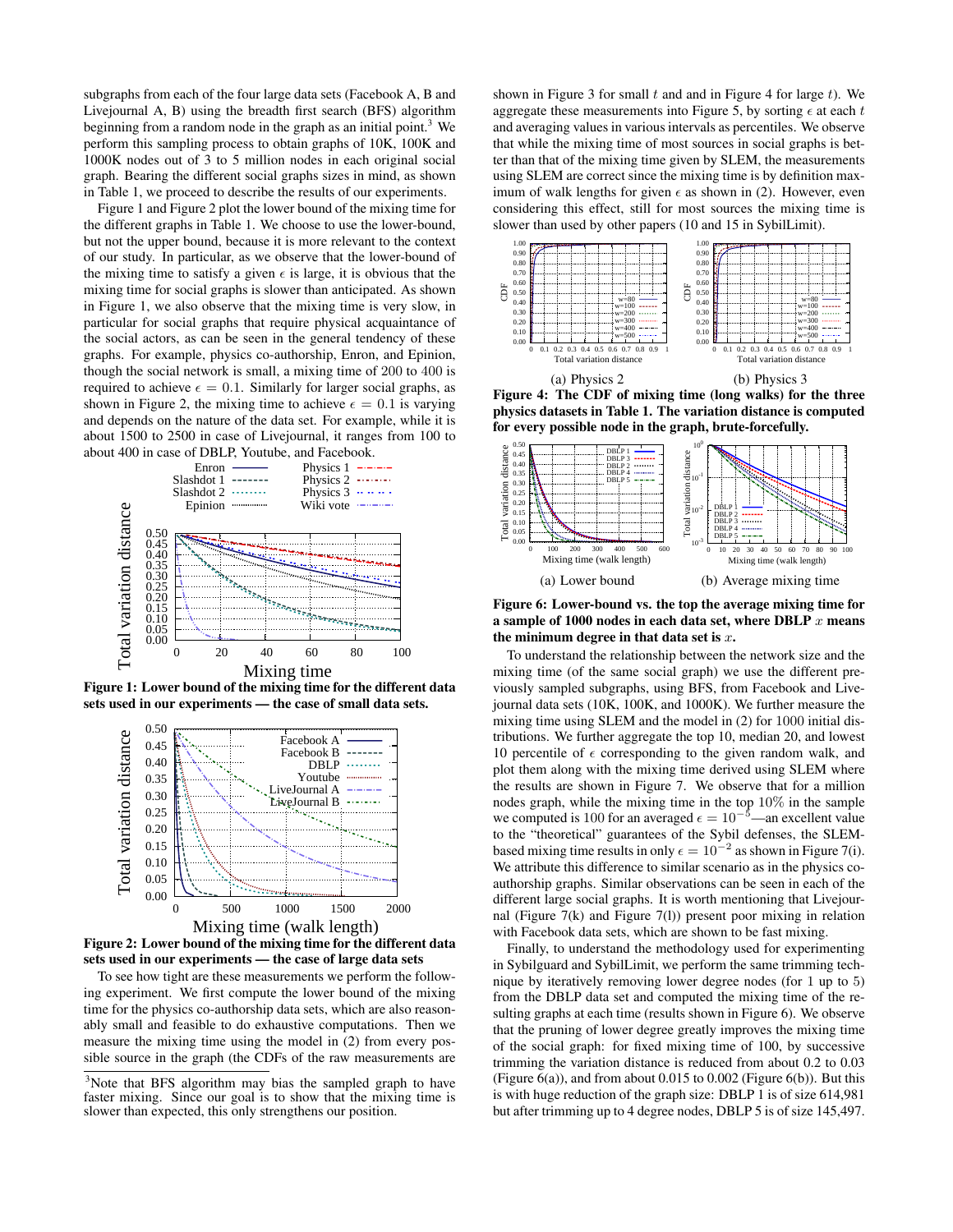

<span id="page-4-1"></span>Figure 3: The commutative distribution function (CDF) of mixing time for the three physics datasets in Table [1.](#page-2-0) The variation distance is computed for every possible node in the graph, brute-forcefully.



<span id="page-4-2"></span>Figure 5: Lower-bound of the mixing time compared to the mixing time when measured using the sampling method for the entire graphs brute-forcefully — different measurements meet the guarantees.

This means that about 75% of nodes are denied joining the service outright in order to boost the mixing time.

## <span id="page-4-0"></span>5. DISCUSSION

While the main finding in this study is that the mixing time of social graphs is higher than has been used in literature, we also conclude that different nodes approach the stationary distribution at different rates. This is, while the majority of walks initiated from different nodes reach closer to the stationary distribution at "higher" rate than that of the mixing time, which is defined as the maximum rate from any source, we still find—except in a few cases of online social networks—that the mixing time of the majority of nodes is larger than anticipated and used in the previous studies [\[30,](#page-6-3) [31,](#page-6-1) [12\]](#page-6-4). This has several implications and call for several actions.

First, since most of the theoretical guarantees of social graphs consider the model in [\(2\)](#page-2-3), and since the majority of nodes in the social graphs measured in this paper have better mixing time than the bound in that model, this calls for rigorous study by basing such designs and analyses on the average case of the mixing, which is relatively small, instead of the worst case of the mixing time.

Second, the obvious implication of our findings is that one has to either give up some of the utility (service) guarantees—which are implied by that almost all honest nodes admit other honest nodes by using relatively shorter walks, or give up part of the performance and security by enabling longer random walks in order to reach these isolated parts of the social graphs. Though this looks straightforward, going either way is not as simple as it seems. On the one hand, if one uses longer random walks in order to reach such isolated parts of the network it would be equally likely to escape to the Sbyil region which has a cut similar in its nature to that of the slower mixing part of the original social graph. On the other hand, using random walks shorter than the mixing time of the majority of nodes would also be at the expense of the utility; not only for the

isolated part but also the faster mixing part as well. The end detection guarantees of the design would work as long as  $q$ , the number of attack edges is less than  $\frac{n}{w}$ .

Third, papers introducing SybilGuard, SybilLimit, and Whanau all did experiments on their schemes. Despite the short mixing time that these experiments use, their results seem to support that their schemes work as expected. The explanation of this is two part. First, the trimming of lower-degree nodes would shorten the mixing time. Second, although they claim that the social networks are fast mixing and as a part of the definition—which is also used in parts of the proofs for the theoretical guarantees—they insist  $\epsilon = \Theta(1/n)$ , this is a very strong burden to achieve and perhaps somewhat larger  $\epsilon$  might also be good enough for these schemes to work. Also, we suspect that the difference between the average mixing time and the worst-case mixing time may have some effects on the discrepancy between the analysis and the experiment. In practice, the majority of nodes with "fast" mixing would be served and those few other nodes with very slow mixing would be denied service, which then will not be a problem for the probabilistic average-case guarantees.

Finally, one of the assumptions in Sybil defenses based on social networks is that the used trust model requires physical acquaintance, which is the case in social networks such DBLP and Physics co-authorship networks, for which we show slower mixing time than other "online social networks" which are known to possess less strict trust models [\[5,](#page-6-27) [1\]](#page-6-28), which by nature tolerate Sybil nodes. This calls for considering the trust model resulting from the underlying social network as a parameter, along with the mixing time, in order to evaluate the effectiveness of the social network-based defenses according to their real value. Our work in [\[16,](#page-6-29) [15\]](#page-6-30) is a preliminarily result in this direction.

Performance Implications—the case of SybilLimit: in order to quantitively measure the impact of the findings of slower mixing time on the performance of Sybil defenses, we implement Sybil-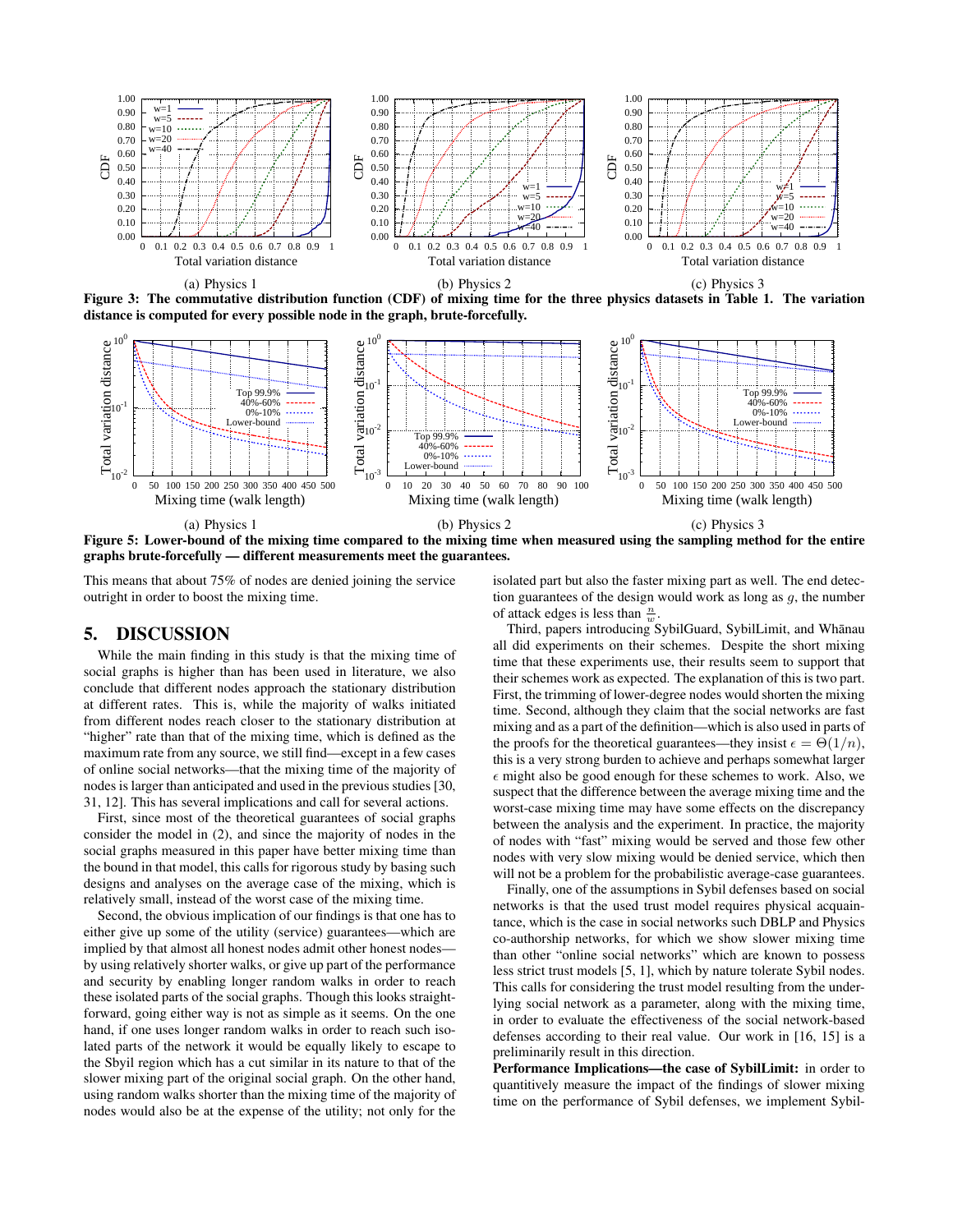

<span id="page-5-2"></span><span id="page-5-1"></span>Figure 7: Sampling vs. lower-bound measurements of the mixing time for 10K, 100K and 1000K of four large-scale datasets.

Limit and operate it on some of the different social networks with the following settings. Since we already know the social graphs size—both m and n, we select the proper r that guarantees high probability of intersection. We set r to  $r_0\sqrt{m}$ , where m is the number of undirected edges in the graph and  $r_0$  is computed from the birthday paradox to guarantee a given intersection probability. In this experiment, we consider the case without an attacker, since SybilLimit bounds the number of the Sybil identities introduced based on the number of the attacker edges. We increase  $t$  until the number of accepted nodes by a trusted node (the verifier) reaches a almost all honest nodes in the social network. Then, with this  $t$ , we find the (average) total variation distance required in each graph, which is the necessary for the operation of these designs. It is then easy to compute the number of accepted Sybil identities which is  $t \times g$ , where g is the number of attack edges. SybilLimit works as long as  $t < \frac{n}{w}$ . The result of this experiment is in Figure [8.](#page-5-5) In some of these graphs, the length of random walk is much longer than assumed previously. For more details, see [\[17\]](#page-6-31).

#### <span id="page-5-0"></span>6. CONCLUSION

In this paper, we measured mixing times of several on-line and and information social networks which may be used for building security defenses and communication systems. Our main finding shows that these social networks generally have much slower mixing time than the previous works anticipated. Meanwhile, we also observed that the average mixing time is better than the worst-case mixing time which is the standard definition of the mixing time of a random walk on a graph, although the average mixing time is again much higher than the ones being used. In the near future, we will investigate building theoretical models that consider the aver-

<span id="page-5-4"></span><span id="page-5-3"></span>

<span id="page-5-5"></span>Figure 8: Admission rate of SybilLimit when using different t. Facebook (A) and Slashdot (1) have 10,000 nodes each.

age case of the mixing time. We will also investigate cost models that consider the different mixing times of social graphs and their relation of the trust model exhibited in such networks to evaluate the overall effectiveness of design based on social networks. The latter part of the future work is motivated by observing that some graphs are faster mixing than others while their trust is different.

#### Acknowledgement

We are grateful to Alan Mislove and Ben Y. Zhao for providing the data sets used in this study, Nicholas Hopper, John Carlis, and the anonymous reviewers for their useful feedback and comments, and Haifeng Yu and Chris Lesniewski-Laas for answering our questions about their schemes. This research was supported by NSF grant CNS-0917154 and a research grant from Korea Advanced Institute of Science and Technology (KAIST).